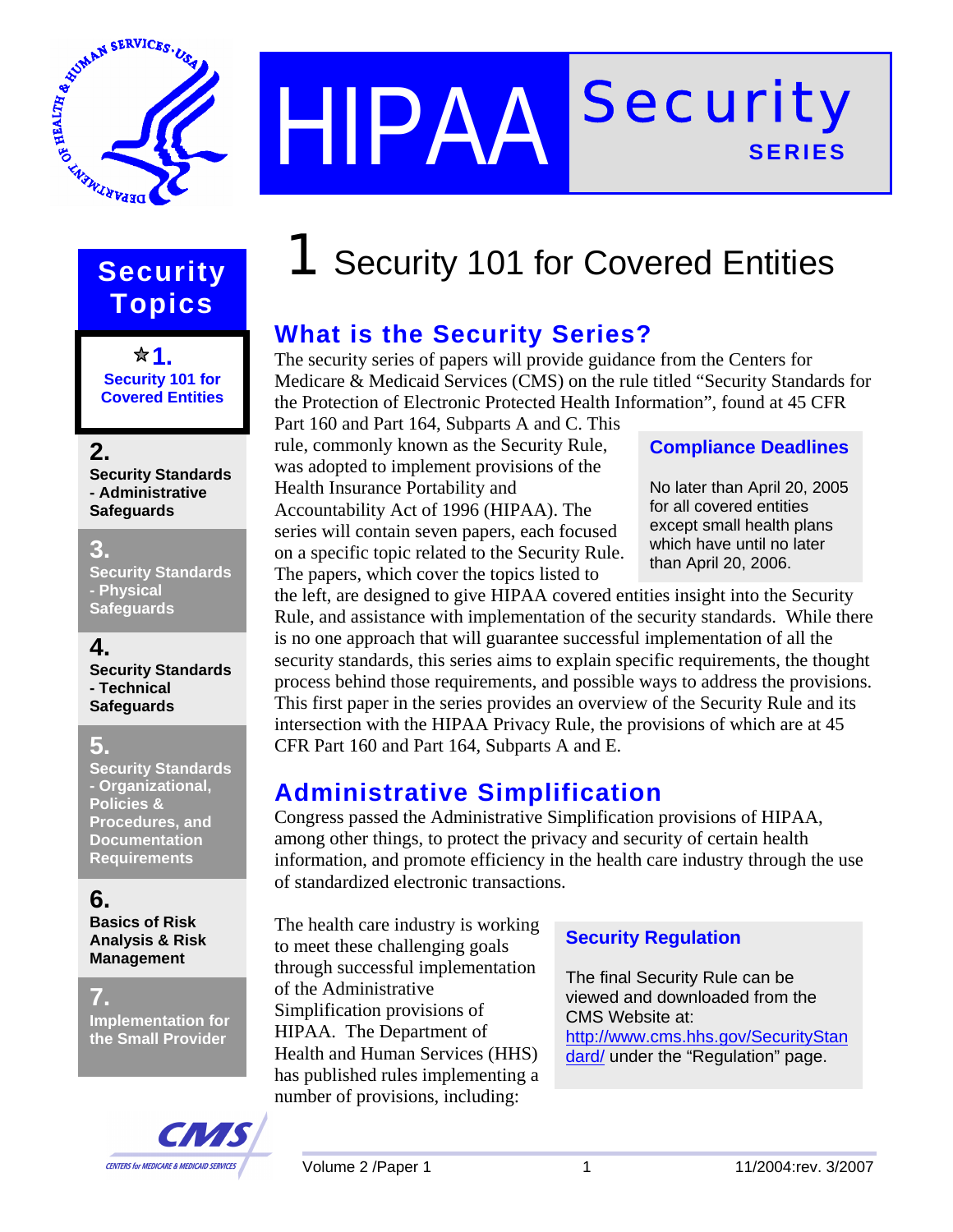

#### **HIPAA Administrative Simplification**

- -**Privacy**
- - Electronic Transactions and Code Sets \*
- -National Identifiers
- -**Security**

**\* NOTE:** The original deadline for compliance with the transactions and code sets standards was October 16, 2002 for all covered entities except small health plans, which had until October 16, 2003 to comply.

The Administrative Simplification Compliance Act provided a one-year extension to covered entities that were not small health plans, if they timely submitted compliance plans to HHS.

**NOTE:** The definition of covered entities provided here summarizes the actual definitions found in the regulations. For the definitions of the three types of covered entities, see 45 C.F.R. § 160.103 which can be found at:

www.hhs.gov/ocr/hipaa



**Privacy Rule – The deadline for compliance with privacy** requirements that govern the use and disclosure of protected health information (PHI) was April 14, 2003, except for small health plans which had an April 14, 2004 deadline. (Protected health information, or "PHI", is defined at 45 CFR § 160.103, which can be found on the OCR website at<http://hhs.gov/ocr/hipaa>.)

- **Electronic Transactions and Code Sets Rule –** All covered entities should have been in compliance with the electronic transactions and code sets standard formats as of October 16, 2003.
- **National identifier requirements for employers, providers, and health plans -** The Employer Identification Number (EIN), issued by the Internal Revenue Service (IRS), was selected as the identifier for employers. Covered entities must use this identifier effective July 30, 2004 (except for small health plans, which have until August 1, 2005). The National Provider Identifier (NPI) was adopted as the standard unique health identifier for health care providers. The Final Rule becomes effective May 23, 2005. Providers may apply for NPIs on or after that date. The NPI compliance date for all covered entities, except small health plans, is May 23, 2007; the compliance date for small health plans is May 23, 2008. The health plan identifier rule is expected in the coming years.
- **Security Rule -** All covered entities must be in compliance with the Security Rule no later than April 20, 2005, except small health plans which must comply no later than April 20, 2006. The provisions of the Security Rule apply to electronic protected health information (EPHI).

### **Who must comply?**

All HIPAA covered entities must comply with the Security Rule. In general, the standards, requirements, and implementation specifications of HIPAA apply to the following covered entities:

- **Covered Health Care Providers -** Any provider of medical or other health care services or supplies who transmits any health information in electronic form in connection with a transaction for which HHS has adopted a standard.
- **Health Plans** Any individual or group plan that provides or pays the cost of health care (e.g., a health insurance issuer and the Medicare and Medicaid programs).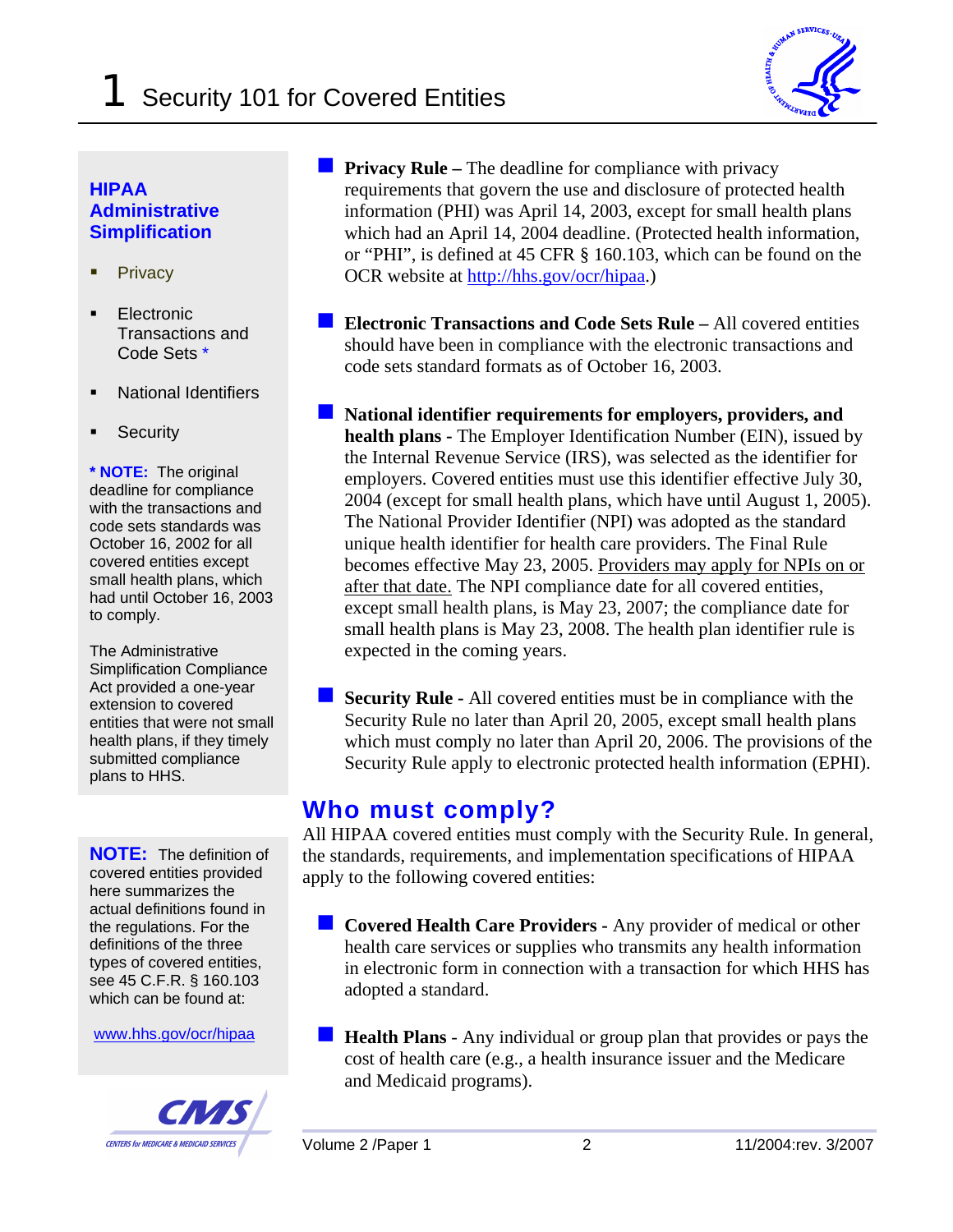

#### **HIPAA SECURITY STANDARDS**

**Security Standards: General Rules**

#### **ADMINISTRATIVE SAFEGUARDS**

- Security Management Process
- Assigned Security Responsibility
- Workforce Security
- Information Access Management
- Security Awareness and Training
- Security Incident **Procedures**
- Contingency Plan
- Evaluation
- Business Associate Contracts and Other Arrangements

**PHYSICAL SAFEGUARDS**

- **Facility Access Controls**
- 
- **Workstation Use**  - **Workstation Security**
- **- Device and Media Controls**

#### **TECHNICAL SAFEGUARDS**

- Access Control
- Audit Controls
- Integrity
- Person or Entity
- Authentication
- Transmission Security

#### **ORGANIZATIONAL REQUIREMENTS**

- **Business Associate Contracts & Other Arrangements**
- **Requirements for Group Health Plans**

**POLICIES & PROCEDURES & DOCUMENTATION REQUIREMENTS**



- **Health Care Clearinghouses** A public or private entity that processes another entity's health care transactions from a standard format to a non-standard format, or vice-versa.
	- **Medicare Prescription Drug Card Sponsors** –A nongovernmental entity that offers an endorsed discount drug program under the Medicare Modernization Act. This fourth category of "covered entity" will remain in effect until the drug card program ends in 2006.

For more information on who is a covered entity under HIPAA, visit the Office for Civil Rights (OCR) website at [www.hhs.gov/ocr/hipaa](http://www.hhs.gov/ocr/hipaa) or the CMS website at [www.cms.hhs.go](http://www.cms.hhs.gov/)v under "Regulations and Guidance". An online tool to determine whether an organization is a covered entity is available on the CMS website, along with a number of frequently asked questions (FAQs).

### **Why Security?**

Prior to HIPAA, no generally accepted set of security standards or general requirements for protecting health information existed in the health care industry. At the same time, new technologies were evolving, and the health care industry began to move away from paper processes and rely more heavily on the use of computers to pay claims, answer eligibility questions, provide health information and conduct a host of other administrative and clinically based functions. For example, in order to provide more efficient access to critical health information, covered entities

are using web-based applications and other "portals" that give physicians, nurses, medical staff as well as administrative employees more access to electronic health information. Providers are also using clinical applications such as computerized physician order entry (CPOE) systems, electronic health

records (EHR), and radiology, pharmacy, and laboratory systems. Health plans are providing access to claims and care management, as well as member selfservice applications. While this means that the medical workforce can be more mobile and efficient (i.e., physicians can check patient records and test results from

#### **HIPAA SECURITY**

#### **Confidentiality -**

EPHI is accessible only by authorized people and processes

#### **Integrity -**

**EPHI is not altered or destroyed in an unauthorized manner**

**Availability -**  EPHI can be accessed as needed by an authorized person

**NOTE:** Security is not a one-time project, but rather an on-going, dynamic process that will create new challenges as covered entities' organizations and technologies change.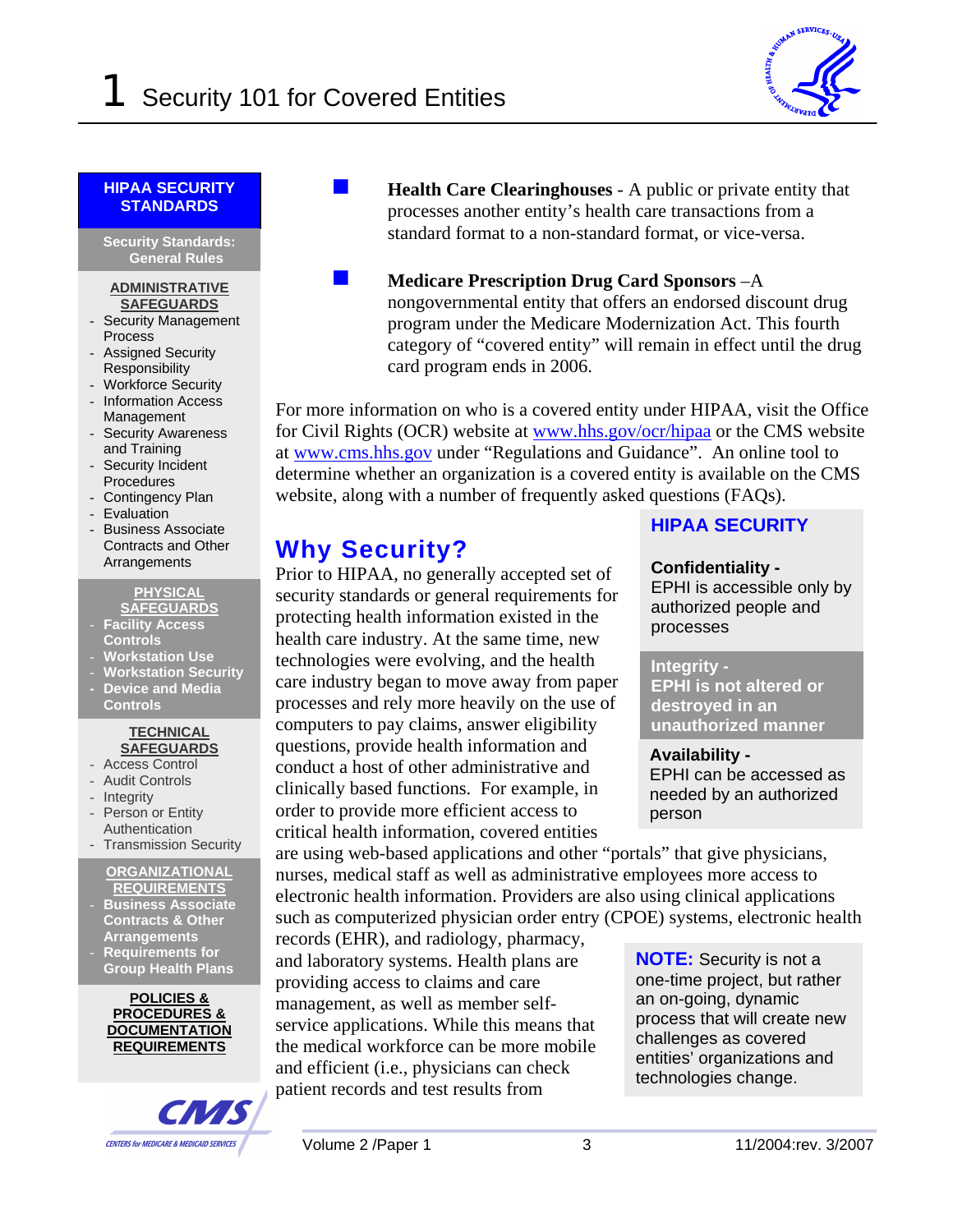

wherever they are), the rise in the adoption rate of these technologies creates an increase in potential security risks.

As the country moves towards its goal of a National Health Information Infrastructure (NHII), and greater use of electronic health records, protecting the confidentiality, integrity, and availability of EPHI becomes even more critical. The security standards in HIPAA were developed for two primary purposes. First, and foremost, the implementation of appropriate security safeguards protects certain electronic health care information that may be at risk. Second, protecting an individual's health information, while permitting the appropriate access and use of that information, ultimately promotes the use of electronic health information in the industry – an important goal of HIPAA.

### **The Privacy Rule and Security Rule Compared**

The Privacy Rule sets the standards for, among other things, who may have access to PHI, while the Security Rule sets the standards for ensuring that only those who should have access to EPHI will actually have access. With the passing of both the privacy and the electronic transactions and code set standards compliance deadlines, many covered entities are focusing on the security requirements. In developing the Security Rule, HHS chose to closely reflect the requirements of the final Privacy Rule. The Privacy Rule requires covered entities to have in place appropriate administrative, physical, and technical safeguards and to implement those safeguards reasonably. As a result, covered entities that have implemented the Privacy Rule requirements in their organizations may find that they

**NOTE:** The Security Rule applies only to EPHI, while the Privacy Rule applies to PHI which may be in electronic, oral, and paper form.

have already taken some of the measures necessary to comply with the Security Rule. The primary distinctions between the two rules follow:

> **Electronic vs. oral and paper:** It is important to note that the Privacy Rule applies to all forms of patients' protected health information, whether electronic, written, or oral. In contrast, the Security Rule covers only protected health information that is in electronic form. This includes EPHI that is created, received, maintained or transmitted. For example, EPHI may be transmitted over the Internet, stored on a computer, a CD, a disk, magnetic tape, or other related means. The Security Rule does not cover PHI that is transmitted or stored on paper or provided orally.

#### **"** "Safeguard" requirement in Privacy Rule: The Privacy Rule contains provisions at 45

CFR § 164.530(c) that currently require covered entities to adopt certain safeguards for PHI. While compliance with the Security Rule is not required until 2005 for most entities (2006 for small health plans), the actions covered entities took to implement the Privacy Rule may already address some Security requirements. Specifically, 45 CFR § 164.530 (c) of the Privacy Rule states:

**NOTE:** OCR within HHS oversees and enforces the Privacy Rule, while CMS oversees and enforces all other Administrative Simplification requirements, including the Security Rule.

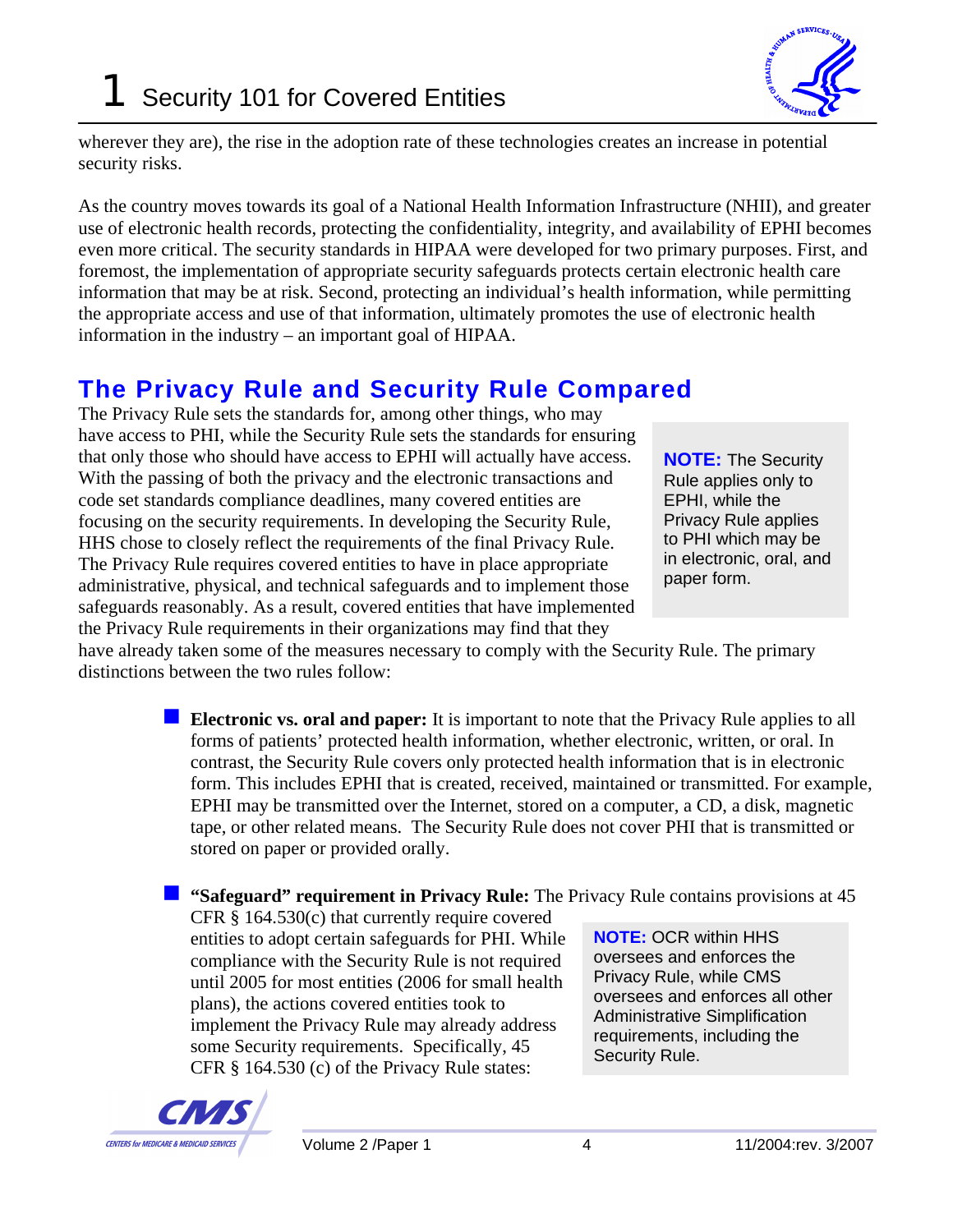

*(c)(1) Standard: safeguards. A covered entity must have in place appropriate administrative, technical, and physical safeguards to protect the privacy of protected health information.* 

*(2) Implementation specification: safeguards.* 

*(i) A covered entity must reasonably safeguard protected health information from any intentional or unintentional use or disclosure that is in violation of the standards, implementation specifications or other requirements of this subpart.* 

*(ii) A covered entity must reasonably safeguard protected health information to limit incidental uses or disclosures made pursuant to an otherwise permitted or required use or disclosure.* 

 The Security Rule provides for far more comprehensive security requirements than 45 CFR § 164.530 (c) of the Privacy Rule and includes a level of detail not provided in that section. As covered entities begin security compliance planning initiatives, they should consider conducting an assessment of the initiatives implemented for privacy compliance.

> **NOTE:** State laws that are contrary to the Privacy Rule and Security Rule are preempted by the Federal requirements, unless a specific exception applies. For more information, see 45 C.F.R. Part 160, Subpart B.

### **Implementation Specifications**

An "implementation specification" is an additional detailed instruction for implementing a particular standard. Each set of safeguards is comprised of a number of standards, which, in turn, are generally comprised of a number of implementation specifications that are either required or addressable. If an implementation specification is required, the covered entity must implement policies and/or procedures that meet what the implementation specification requires. If an implementation specification is addressable, then the covered entity must assess whether it is a reasonable and appropriate safeguard in

the entity's environment. This involves analyzing the specification in reference to the likelihood of protecting the entity's EPHI from reasonably anticipated threats and hazards. If the covered entity chooses not to implement an addressable specification based on its assessment, it must document the reason and, if reasonable and appropriate, implement an equivalent alternative measure. See C.F.R.  $§$  164.306(d)(ii)(B)(2) for more information.

### **NOTE:**

Implementation specifications in the Security Rule are either "Required" or "Addressable". See 45 C.F.R. § 164.306(d).

For each of the addressable implementation specifications, a covered entity must do one of the following:

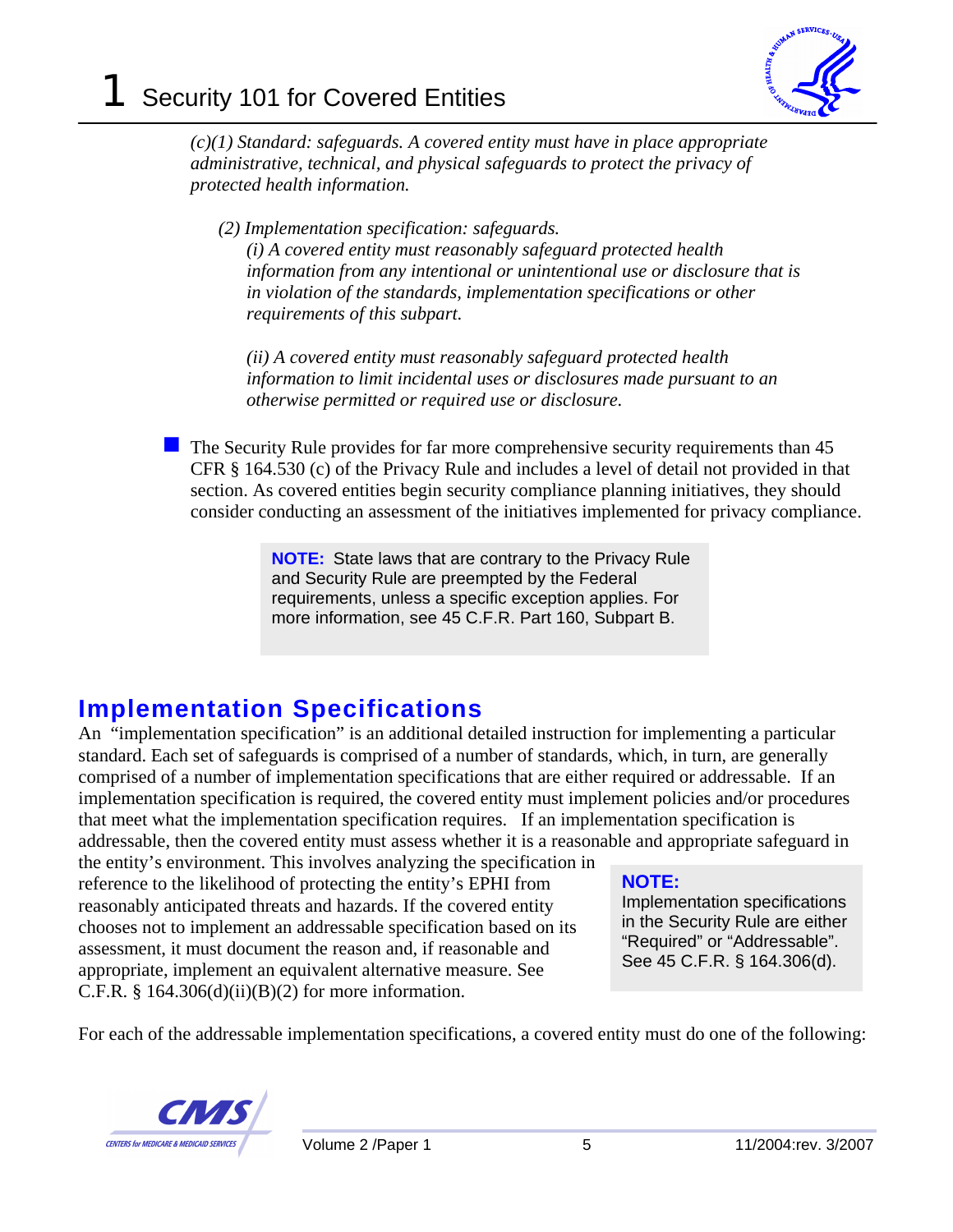

Implement the specification if reasonable and appropriate; or

**NOTE:** Addressable does not mean optional.

If implementing the specification is not reasonable and appropriate  $-$ 

- Document the rationale supporting the decision and
- Implement an equivalent measure that is reasonable and appropriate and that would accomplish the same purpose or
- Not implement the addressable implementation specification or an equivalent alternative measure, if the standard could still be met and implementing the specification or an alternative would not be reasonable or appropriate.

If a given addressable implementation specification is determined to be reasonable and appropriate, the covered entity must consider options for implementing it. The decision regarding which security measures to implement to address the standards and implementation specifications will depend on a variety of factors, including:

> **The entity's risk analysis –** What current circumstances leave the entity open to unauthorized access and disclosure of EPHI?

- **The entity's security analysis What** security measures are already in place or could reasonably be put into place?
- **The entity's financial analysis How** much will implementation cost?

**NOTE:** For more information about Risk Analysis, see paper 6 in this series, "Basics of Risk Analysis and Risk Management."

### **Overview of the Process**

The table of required and addressable implementation specifications included in this paper outlines the standards and implementation specifications in the Security Rule. In order to comply with the Security Rule, all covered entities should use the same basic approach. The process should, at a minimum, require covered entities to:

**Assess current security, risks, and gaps.** 

**Develop an implementation plan.** 

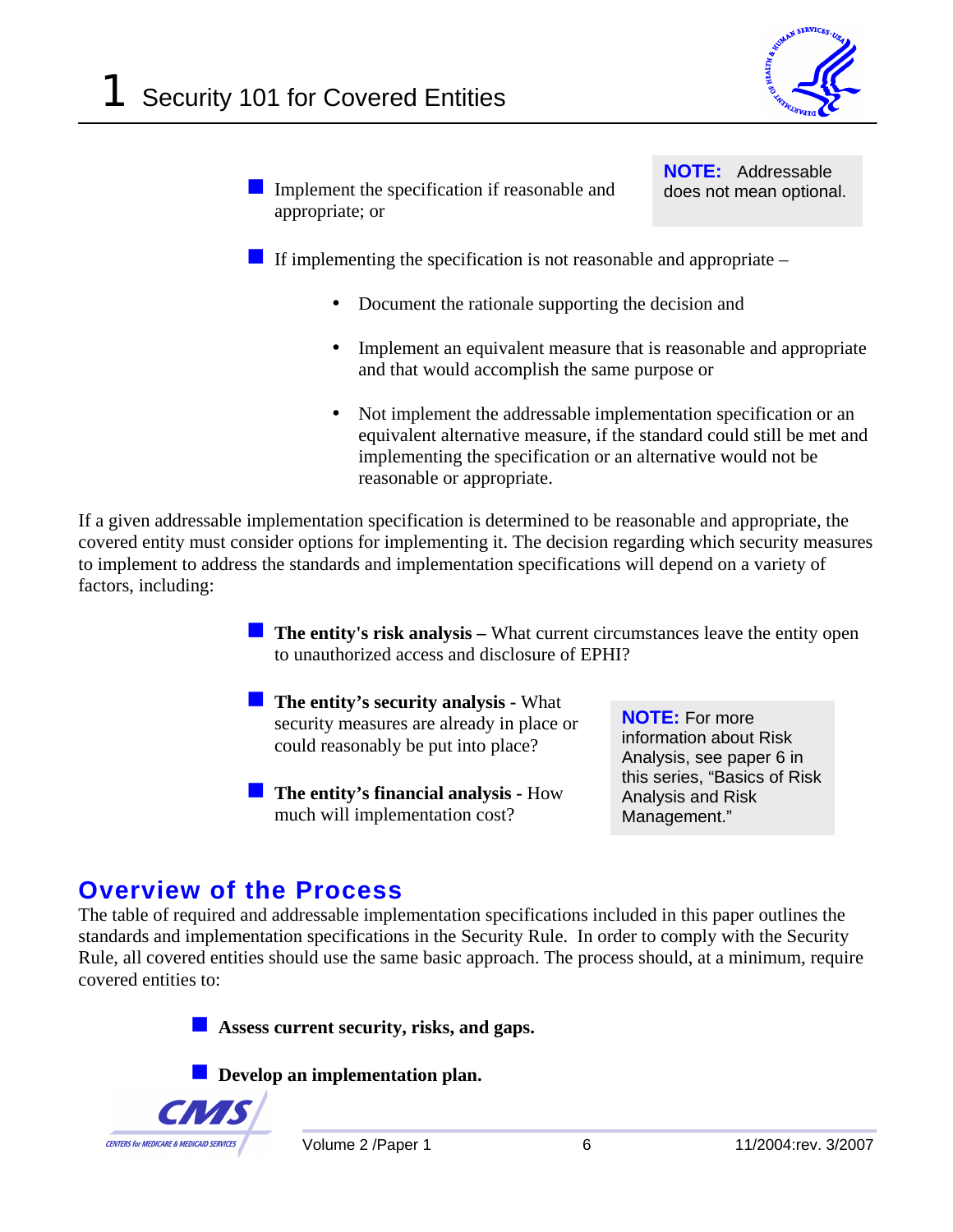

- **Read the Security Rule.** A covered entity should review all the standards and implementation specifications. The matrix at the end of the Security Rule is an excellent resource when developing an implementation plan, and is included at the end of this paper.
- **Review the addressable implementation specifications.** For each addressable implementation specification, a covered entity must determine if the implementation specification is reasonable and appropriate in its environment. A covered entity needs to consider a number of factors in making the decisions for each addressable implementation specification.
- **Determine security measures.** A covered entity may use any security measures that allow it to reasonably and appropriately implement the standards and implementation specifications. (See 45 CFR § 164.306(b), Flexibility of approach)
- **Implement solutions.** A covered entity must implement security measures and solutions that are reasonable and appropriate for the organization.
- **Document decisions.** A covered entity must document its analysis, decisions and the rationale for its decisions.
	- **Reassess periodically.** A covered entity must periodically review and update its security measures and documentation in response to environmental and operational changes that affect security of its EPHI.

**NOTE:** The Security Rule requires that a covered entity document the rationale for many of its security decisions.

### **Flexible and scalable standards**

The security requirements were designed to be technology neutral and scalable from the very largest of health plans to the very smallest of provider practices. Covered entities will find that compliance with the Security Rule will require an evaluation of what security measures are currently in place, an accurate and thorough risk analysis, and a series of documented solutions derived from a number of complex factors unique to each organization.

HHS recognizes that each covered entity is unique and varies in size and resources, and that there is no totally secure system.

#### **From 45 CFR § 164.306(b): Factors that must be considered -**

- - The size, complexity and capabilities of the covered entity.
- - The covered entity's technical infrastructure, hardware, and software security capabilities.
- -The costs of security measures.
- - The probability and criticality of potential risks to EPHI.

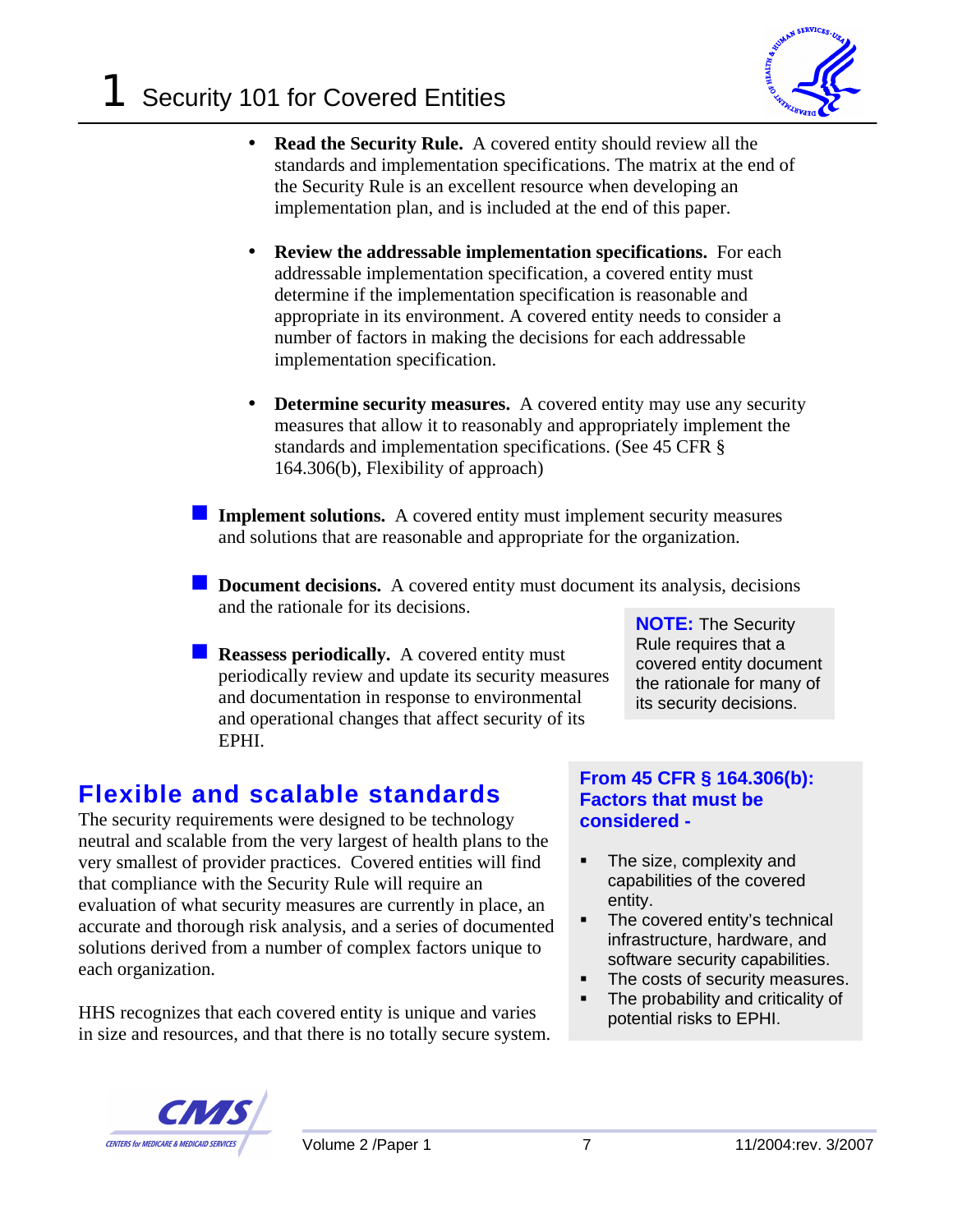Security 101 for Covered Entities

Therefore, the security standards were designed to provide guidelines to all types of covered entities, while affording them flexibility regarding how to implement the standards. Covered entities may use appropriate security measures that enable them to reasonably implement a standard. In deciding which security measures to use, a covered entity should take into account its size, capabilities, the costs of the specific security measures and the operational impact.

For example, covered entities will be expected to balance the risks of inappropriate use or disclosure of EPHI against the impact of various protective measures. This means that smaller and less sophisticated practices may not be able to implement security in the same manner and at the same cost as large, complex entities. However, cost alone is not an acceptable reason to not implement a procedure or measure.

### **Technology Neutral Standards**

Over the last few years, the emergence of new technologies has driven many health care initiatives. With technology improvements and rapid growth in the health care industry, the need for flexible, technology-

neutral standards is critical to successful implementation. When the final Security Rule was published, the security standards were designed to be "technology neutral" to accommodate changes. The rule does not prescribe the use of specific technologies, so that the health care community will not be bound by specific systems and/or software that may become obsolete. HHS also recognizes that the security needs of covered entities can vary significantly. This flexibility within the rule enables each entity to choose technologies to best meet its specific needs and comply with the standards.

### **Security Standards**

**CAZ** 

**CENTERS for MEDICARE & MEDICAID SERVICES** 

The security standards are divided into the categories of administrative, physical, and technical safeguards. Regulatory definitions of the safeguards can be found in the Security Rule at 45 CFR § 164.304.

> **Administrative safeguards**: In general, these are the administrative functions that should be implemented to meet the security standards. These include assignment or delegation of security responsibility to an individual and security training requirements. (For more information, see 45 CFR § 164.308 and paper 2 of this series titled "Security Standards – Administrative Safeguards".)

> **Physical safeguards:** In general, these are the mechanisms required to protect electronic systems, equipment and the data they hold, from threats, environmental hazards and unauthorized intrusion. They include restricting access to EPHI and retaining off site computer backups. (For more information, see 45 CFR § 164.310 and paper 3 "Security Standards – Physical Safeguards".)

> **Technical safeguards:** In general, these are primarily the automated processes used to protect data and control access to data. They include using



**NOTE:** The security standards do not dictate or specify the use of specific technologies.

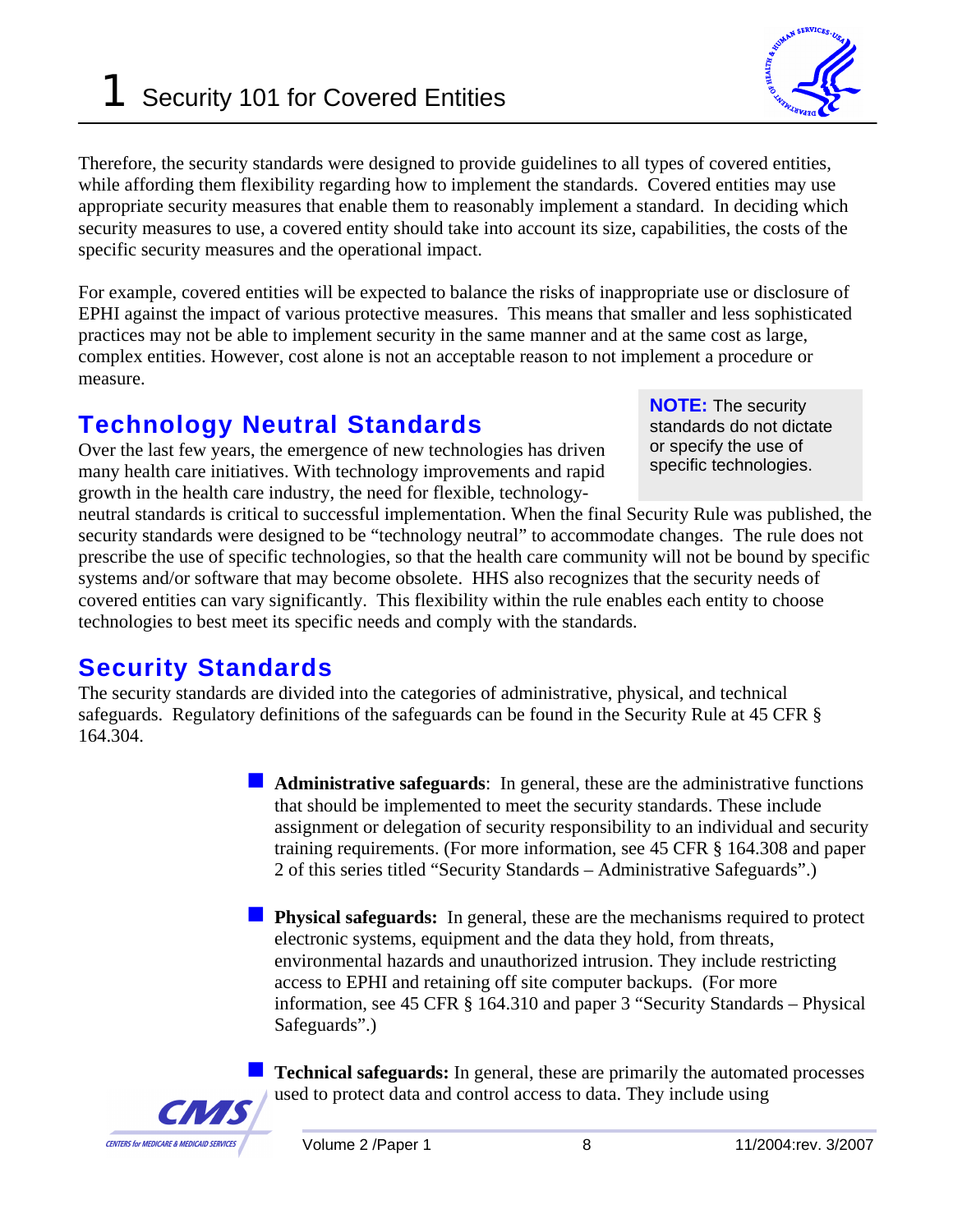

authentication controls to verify that the person signing onto a computer is authorized to access that EPHI, or encrypting and decrypting data as it is being stored and/or transmitted. (For more information, see 45 CFR § 164.312 and paper 4 "Security Standards – Technical Safeguards".)

A complete list of the administrative, physical, and technical safeguards and their required and addressable implementation specifications is included at the end of this paper. In addition to the safeguards, the Security Rule also contains several standards and implementation specifications that address organizational requirements, as well as policies and procedures and documentation requirements. (See 45 CFR § 164.314 and § 164.316 of the Security Rule.)

### **Resources**

The remaining papers in this series will address specific topics related to the Security Rule. Covered entities should periodically check the CMS website at [www.cms.hhs.go](http://www.cms.hhs.gov/)v under "Regulations and Guidance" for additional information and resources as they work through the security implementation process. There are many other sources of information available on the Internet. Covered entities may also want to check with other local and national professional health care organizations, such as national provider and health plan associations.

#### **Need more information?**

Visit the CMS website often at: www.cms.hhs.gov under "Regulations and Guidance" for the latest security papers, checklists, and announcements of upcoming events.

Visit the Office for Civil Rights website, http://www.hhs.gov/ocr/hipaa, for the latest guidance, FAQs, white papers and other information on the Privacy Rule.

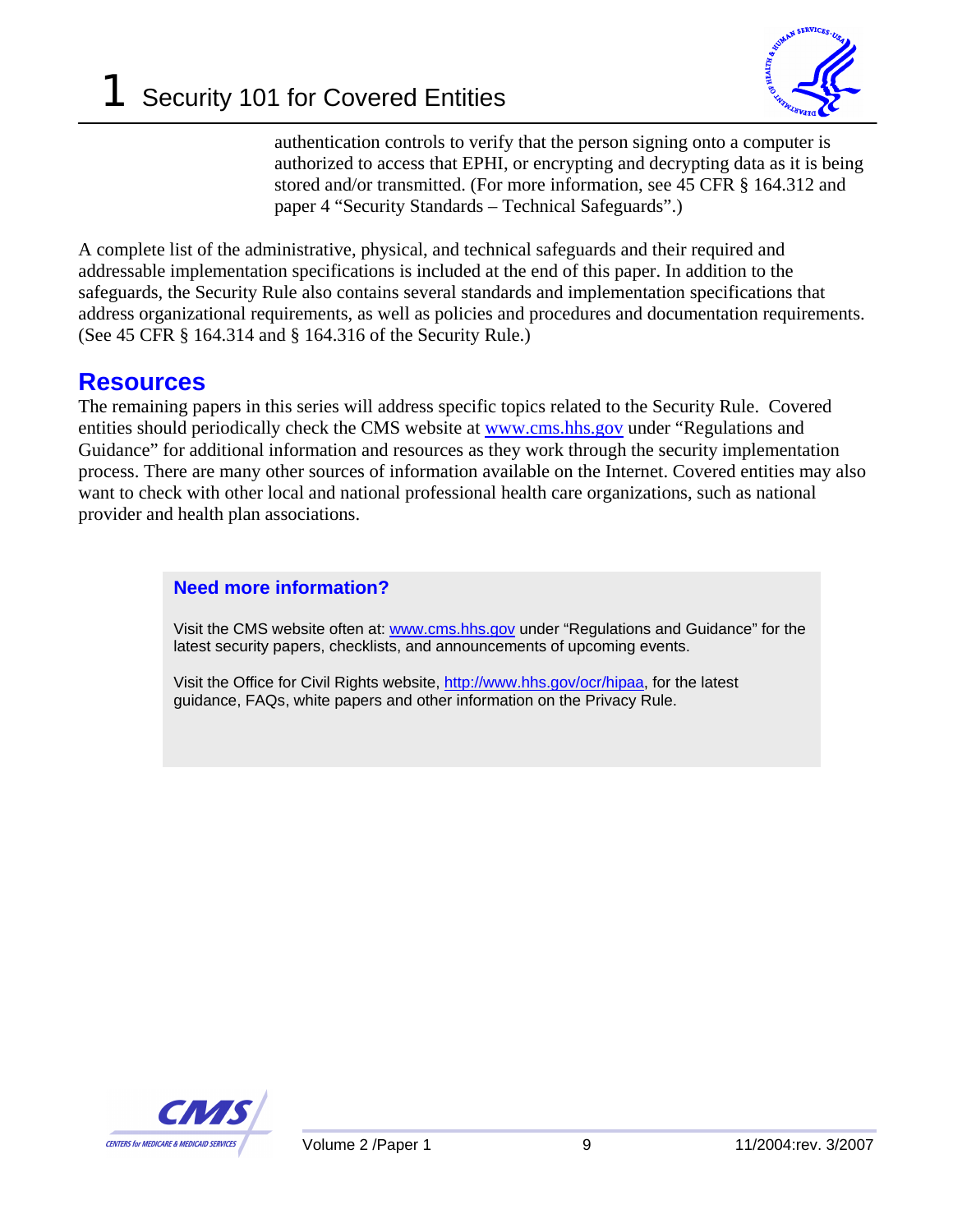### **Security Standards Matrix (Appendix A of the Security Rule) ADMINISTRATIVE SAFEGUARDS**

| ADIVINIJI INA ITVE JAI EGUANDJ<br><b>Standards</b>                     | <b>Sections</b>            | <b>Implementation Specifications</b><br>(R)= Required, (A)=Addressable |     |
|------------------------------------------------------------------------|----------------------------|------------------------------------------------------------------------|-----|
| Security                                                               | $\overline{16}4.308(a)(1)$ | <b>Risk Analysis</b>                                                   | (R) |
| Management<br>Process                                                  |                            | <b>Risk Management</b>                                                 | (R) |
|                                                                        |                            | <b>Sanction Policy</b>                                                 | (R) |
|                                                                        |                            | <b>Information System</b><br><b>Activity Review</b>                    | (R) |
| Assigned<br>Security<br>Responsibility                                 | 164.308(a)(2)              |                                                                        | (R) |
| Workforce<br>Security                                                  | 164.308(a)(3)              | Authorization and/or<br>Supervision                                    | (A) |
|                                                                        |                            | <b>Workforce Clearance</b><br>Procedure                                | (A) |
|                                                                        |                            | <b>Termination Procedures</b>                                          | (A) |
| Information<br>Access<br>Management                                    | 164.308(a)(4)              | <b>Isolating Health Care</b><br><b>Clearinghouse Functions</b>         | (R) |
|                                                                        |                            | <b>Access Authorization</b>                                            | (A) |
|                                                                        |                            | <b>Access Establishment and</b><br>Modification                        | (A) |
| Security                                                               | 164.308(a)(5)              | <b>Security Reminders</b>                                              | (A) |
| Awareness<br>and Training                                              |                            | <b>Protection from Malicious</b><br>Software                           | (A) |
|                                                                        |                            | Log-in Monitoring                                                      | (A) |
|                                                                        |                            | Password Management                                                    | (A) |
| Security<br>Incident<br>Procedures                                     | 164.308(a)(6)              | Response and Reporting                                                 | (R) |
| Contingency<br>Plan                                                    | 164.308(a)(7)              | Data Backup Plan                                                       | (R) |
|                                                                        |                            | <b>Disaster Recovery Plan</b>                                          | (R) |
|                                                                        |                            | <b>Emergency Mode</b><br><b>Operation Plan</b>                         | (R) |
|                                                                        |                            | <b>Testing and Revision</b><br>Procedures                              | (A) |
|                                                                        |                            | <b>Applications and Data</b><br><b>Criticality Analysis</b>            | (A) |
| Evaluation                                                             | 164.308(a)(8)              |                                                                        | (R) |
| <b>Business</b><br>Associate<br>Contracts and<br>Other<br>Arrangements | 164.308(b)(1)              | Written Contract or Other<br>Arrangement                               | (R) |